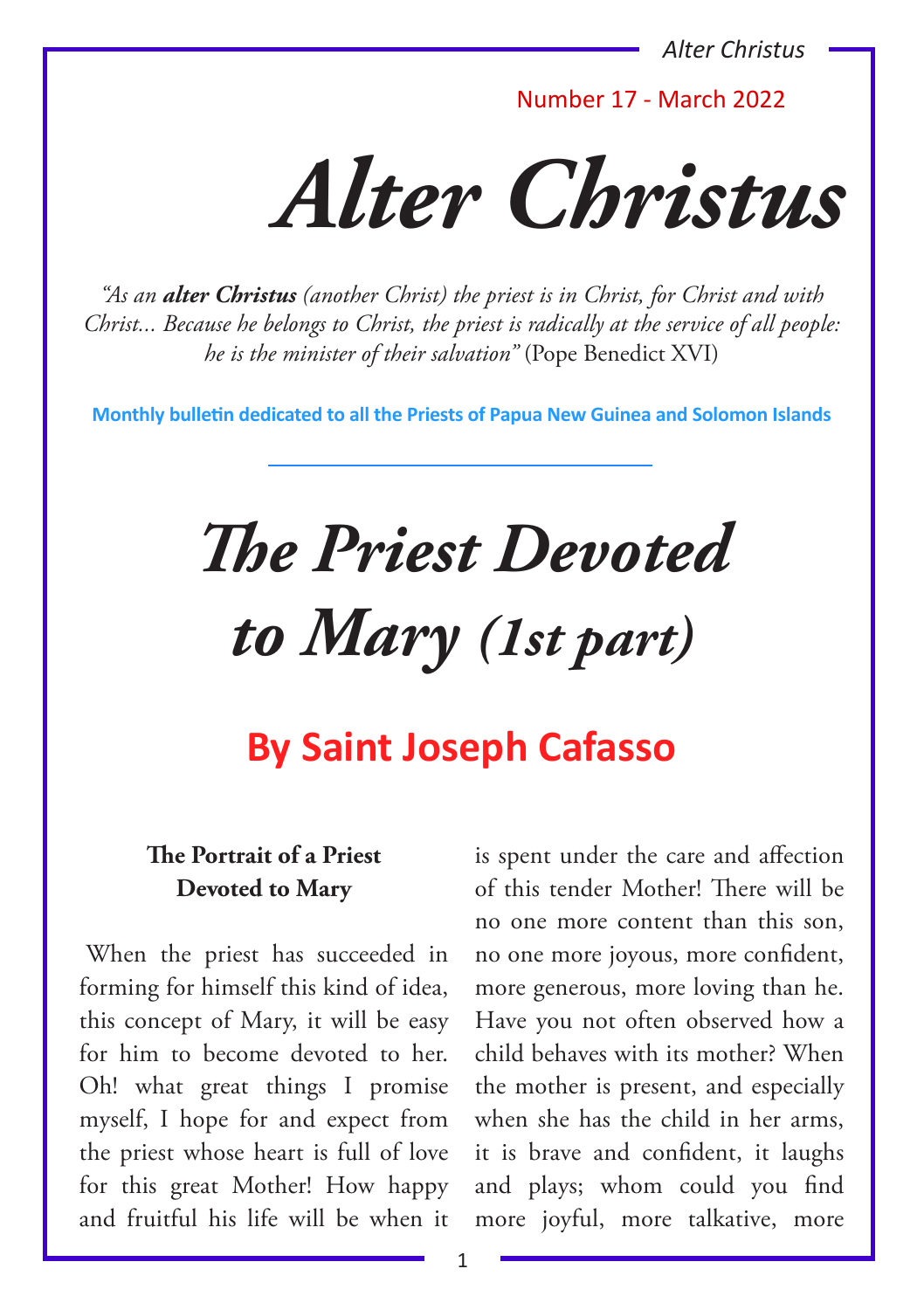courageous than it? But suppose the mother goes away and is hidden from its view; as soon as it notices it and looking round is no longer able to see her, it suddenly stops its childish prattle and becomes sad, melancholic, timid, afraid; everything alarms it, everything terrifies it ; by its whole appearance, but more by its cries and tears, it will tell you how unhappy it is, that nothing will satisfy it, that everything makes it sad. And why? Because its mother cannot be seen. But if you pass from that contentment and courage which the presence of the mother gives the child to the way that it behaves towards her, you will be witness of the most tender caresses which, though childish, are most expressive and significant. What looks, what impetuous attempts to leap for joy, what embraces! Everything speaks eloquently of a loving and affectionate heart; if anyone else speaks, the child will give no sign that it gives it any pleasure, but if the mother speaks you will see, if not by its words, at least by its gestures and smiles, the pleasure it takes in it. You have, my dear Fathers, in these few reflections

# **Saint Joseph Cafasso**

St Joseph Cafasso lived in the city of Turin, Italy, in the 19th century, and was known as a model of priestly life. He is famous for his pastoral care of criminals, especially those condemned to death. He stood by their side as they were lead to the execution, bringing them to repentance by showing them the mercy and compassion of God. While working in the ecclesiastical college in the city, which was dedicated to forming diocesan priests, among



his students was another future saint, John Bosco, whom he had known from childhood. St Joseph was also known for guiding his flock with kindness and serenity. His fellow citizens had such high regard for this devout priest that they suggested he take a place in the legislative assembly. He refused, however, saying, "In the day of judgment, the Lord will ask me if I was a good priest, not a good deputy." His legacy can be seen in the deep devotion to the Saint, who died in Turin on June 23, 1860, at the age of 49.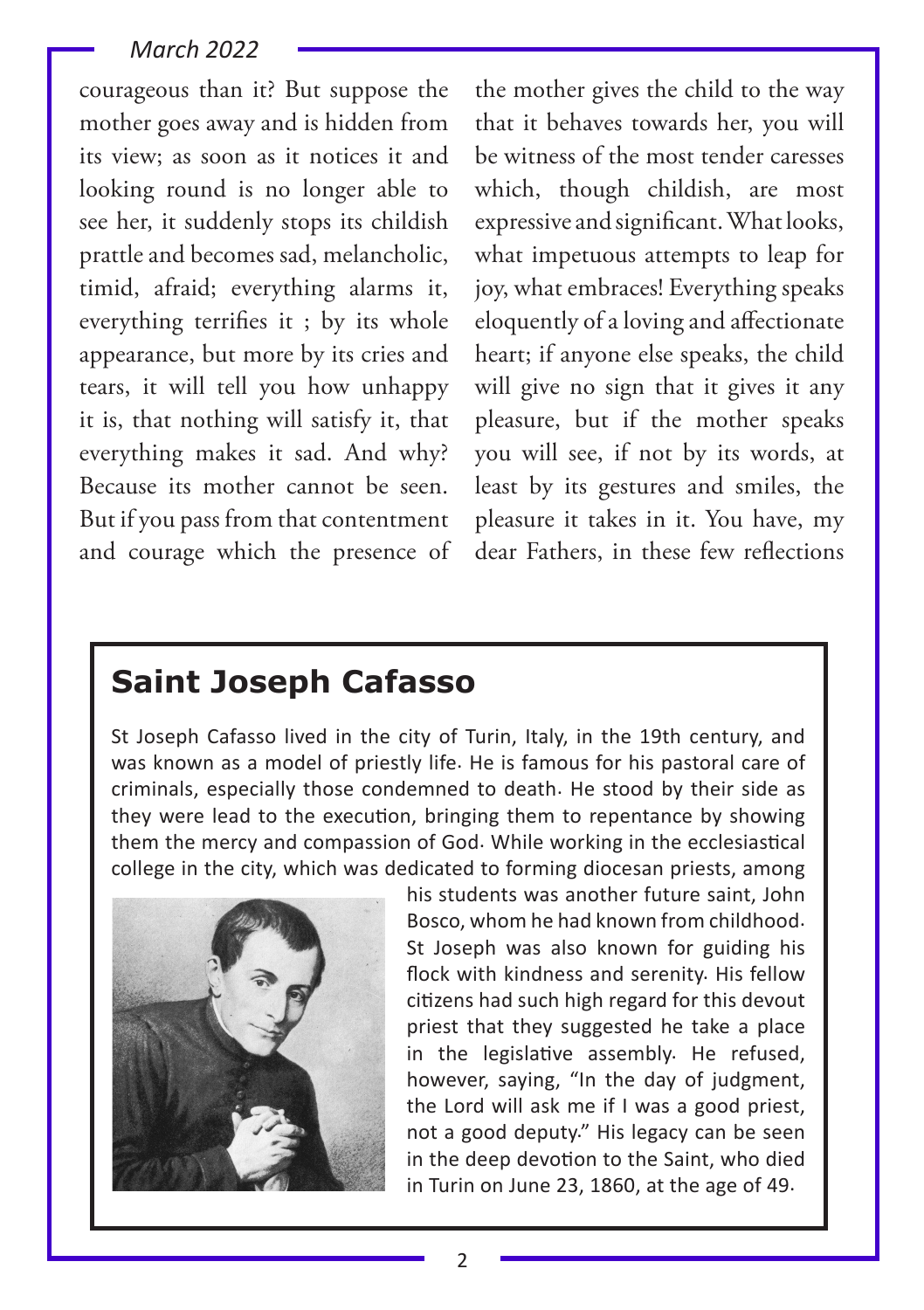#### *Alter Christus*

the portrait of the priest devoted to Mary; for the priest devoted to this tender Mother becomes simple and innocent like a little child. Mary, after God, is everything for him, and there is nothing else that consoles him, contents him, restrains him, sustains him so much as the thought of and affection for this good Mother.

The first priests, the Apostles, were very fortunate, and we cannot help

experiencing a certain praiseworthy envy at their happy lot of being able to see Mary, to speak to her, to live with her and to pray with her. Now, the priest who is devoted to this good Mother, and, like another Jesus, lives subject to her, obedient and affectionate, in strict truth is not far away from the happy lot of

the Apostles. He can be said to live with her, he shares his fears and his hopes with her; with her he makes his plans for his undertakings and his labors; in fine, this son belongs to Mary entirely, and appears to have no other life outside of her: whether he thinks or speaks or works, all is for her.

Mary, after God, is everything for the priest, and there is nothing

else that consoles him, contents him, restrains him, sustains him so much as the thought of and affection for this good Mother.

## **The Priest Devoted to Mary will Speak and Think Often of Her**

When a person loves it is natural that he should think of the object loved, that he should speak often of it and with pleasure; that he should study the way to see it and to enjoy its presence as much as possible. It is a kind of love unheard of, to love a person and at the same time to avoid

> that person's company and conversation. Language is the most ordinary way of expressing the sentiments of the heart. Observe a person who is passionately fond of riches, of hunting, of certain games, of traveling etc. The way and the frequency with which he speaks of what he prefers, the knowledge and

skill that he displays in speaking of it reveal to us at once the passion that dominates him. Do you wish then to know whether a certain priest is much or little devoted to Mary? Observe his manner, observe the sensations he expresses when he looks at an image of Mary, when he speaks of her, or hears others speak of her; penetrate, if

3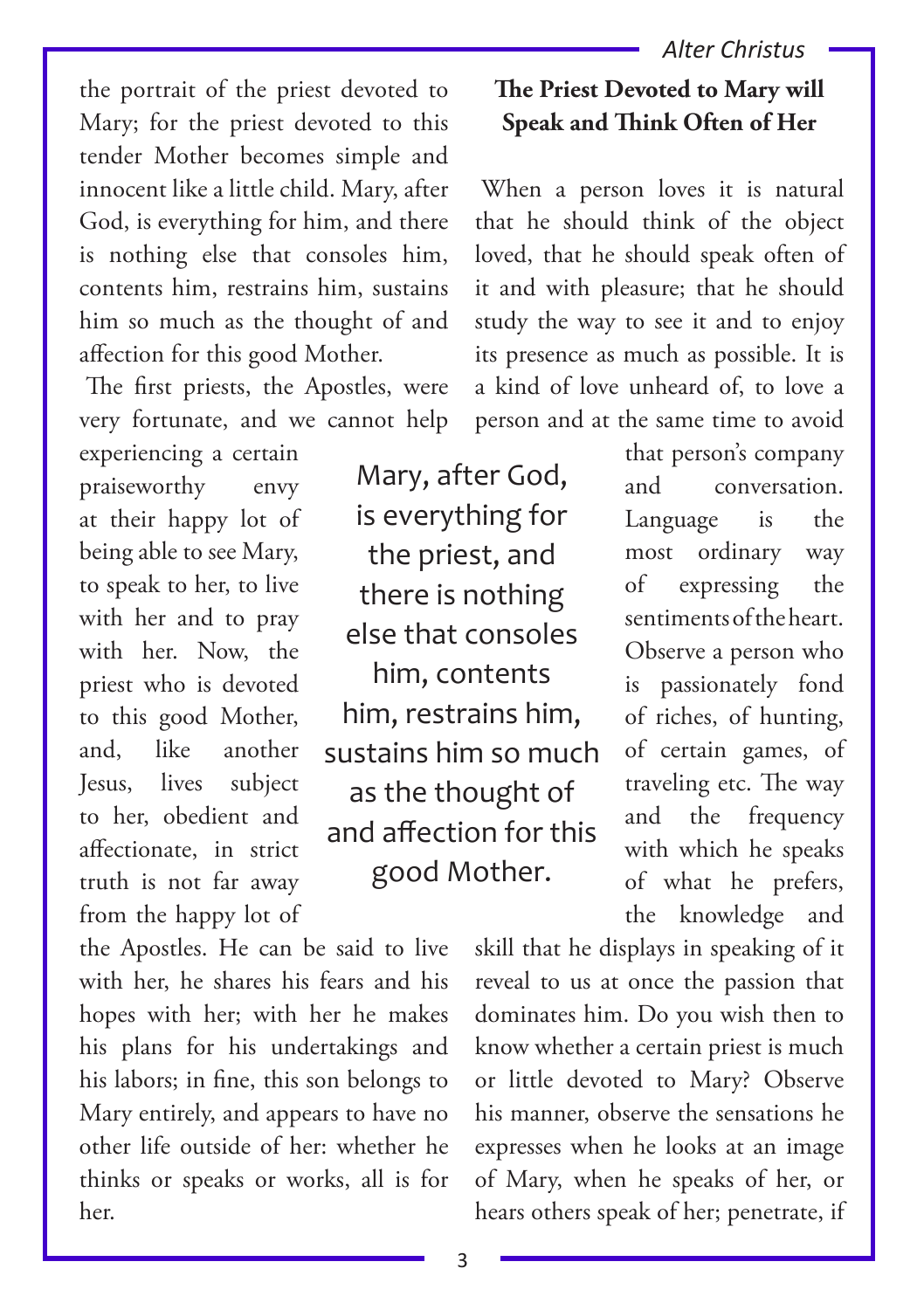you can, into his mind and heart to perceive the tenderness of his affection towards her. If in the course of the day, he turns often to Mary; if in the difficulties and vicissitudes of this life he puts his trust in her help; if in the exercise of his ministry,

on the lips of anyone else; materially, there will be no difference; the same terms will be used in praising and extolling her, but you will see a great difference; in the language of the first you will see a different force, a different

in the pulpit, in the confessional, in his familiar discourses, he is ingenious in seizing the least occasion, and is most dexterous in speaking of her, and if it is evident that this is not done artfully or by an effort, but naturally and joyfully, and even with transports of delight; if, I say, such effects result, then you may conclude that he is a true son of Mary. On the other hand, a

In the first place he must take good care not to offend Mary, not to displease her, and that not only in matters amounting to grave sin which, as all can see, is incompatible with even an ordinary or common love, but also in small light matters.

unction, and you will experience a different impression; the reason of the difference is that one is a son, the other is not; one loves, the other is cold and indifferent.

Consider the writings and the lives of the Saints of all times, such as St. John Damascene, St. Cyril, St. Bernard, St. Thomas, and in later times St. Alphonsus; ponder over the way they wrote and spoke

dry cold manner of speaking of her is not a good sign; a priest may say nice things and even amazing things, but the most necessary thing is wanting: there is wanting that warmth, that heart-felt affection which is the characteristic of the lover; in a word, he does not speak as a son. Imagine to yourselves a son full of affection for his mother and imagine what he says about her; put these same words

of Mary; what words inflamed with love they used, what beautiful ideas they expressed, what eagerness and joy they showed in praising and exalting her; is there any need to ask whether these Saints loved Mary and were devoted to her? Anyone will be persuaded and convinced that such language could only come from a heart that feels, from a soul that loves. All over the world innumerable good and holy souls, even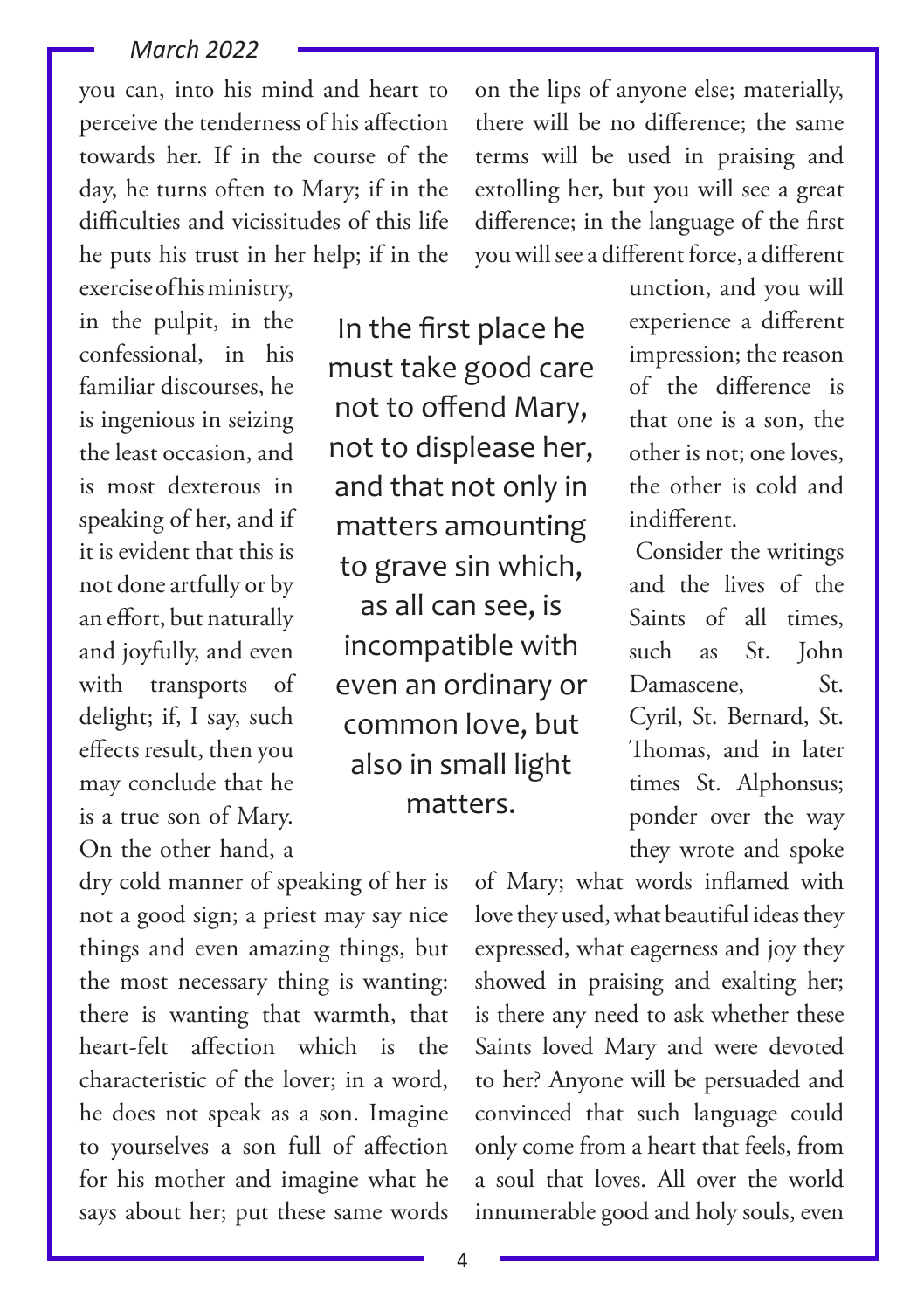#### *Alter Christus*

among the simple and unlettered, have given proof of the same devotion to Mary. If you ask them are you fond of Mary? Do you love this good Mother? You may be sure that they will be all eagerness to satisfy you, and that they will say with emotion: And why not be fond of her? How would it be possible not to love her? Ah ! I only wish to know what I could do to love her more; if I knew it, I would do it at any cost. Thus those who are truly devoted to Mary feel, and thus they speak; can we say as much of the priest, this beloved eldest son nearest to the heart of this Mother?

### **The Priest Devoted to Mary Will Take Care not to Offend of Her**

Other indications of devotion to Mary, which are at the same time indispensable conditions that the priest can be truly said to belong to her, are these: that he take care not to offend her, and that he endeavor to imitate her Divine Son. In the first place he must take good care not to offend her, not to displease her, and that not only in matters amounting to grave sin which, as all can see, is incompatible with even an ordinary or common love, but also in small light matters. Between two people who love one another in such a way that they only

stop short of not hating each other, of being outright enemies, small offenses, slight displeasures are not noticed very much. But between two hearts that love each other truly, between two persons who profess to love each other, even small acts of discourtesy are regarded as a great evil: an inopportune joke, a hasty word, a careless act, a want in showing esteem, may sometimes give rise to trouble, to unpleasantness, to coldness and suspicion. What would you say of a son who, in his conduct towards his own mother, just stopped short of not offending her gravely, but was completely indifferent about smaller offenses because they did not make her weep or die of sorrow? If you were to say to such a son: Look here, my dear man, don't you know

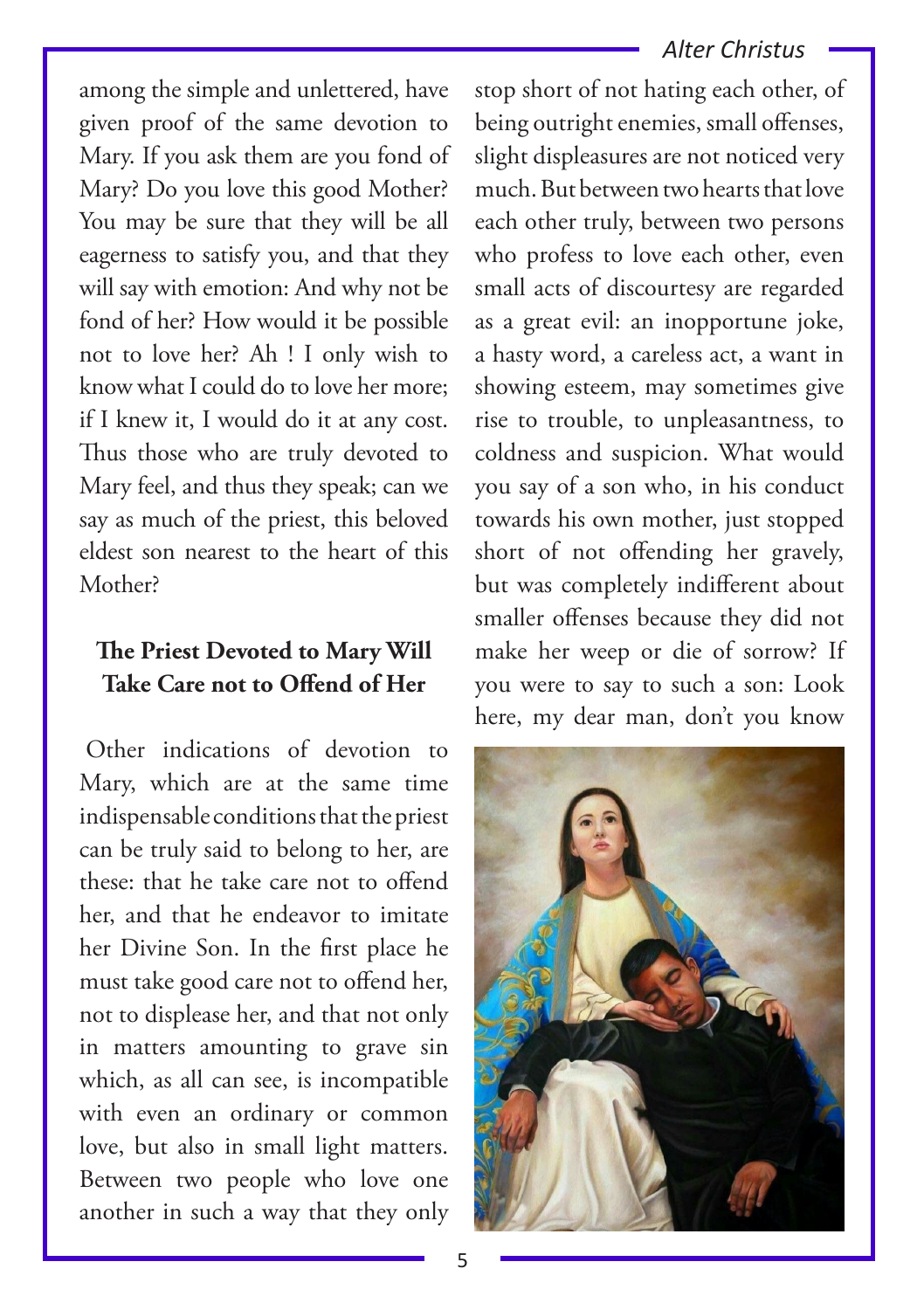that what you are doing displeases your mother, disturbs her mind and makes her uneasy, afflicts her and makes her spend her days in sadness and gloom? And if you were to get the reply: what does that matter to me? As long as what I am doing does not afflict her so far as to cause her death, it is sufficient for me, and I don't want any more. What would I say of such a man? Well, that is a picture of a priest who cares little about offending Mary in small matters: he knows that these jests, that light conduct, that want of guard in looking and speaking, although they do not amount to mortal sin, nevertheless cannot be pleasing to this Mother of purity and candor; he knows that they disgust her, that they afflict her, all the more because they come from the priest, her son of predilection; nevertheless, he will not abstain from doing them, he even beguiles himself and soothes his conscience by saying: it is not serious, it does not amount to a mortal sin. Ah! my dear Fathers, if that were true of any of us, it would be useless for us to pretend; we would be very far from being true and devoted sons of Mary.

O priest who aspires to become a true son of Mary, I give you as a rule to guide you that you have this thought ever present in your mind: never do anything that your heart tells you is

displeasing to Mary; and in addition, never deny her anything that you know she would welcome and desire from you. Sleep protracted in the mornings to the detriment of pious exercises and the works of the ministry, haste in celebrating Mass and in Church functions, eagerness to gain from the exercise of the ministry, hours lost in useless secular affairs, frequent visits to certain persons, looking at and losing time with everything that presents itself, are not things that a good priest will do, and certainly cannot be pleasing to Mary; I must therefore abstain from them. And then, in order to please this Mother, I will make some act of mortification: I will cast down my eyes, suppress that word, deny myself that amusement; I will make a visit to the church, practice some devotion, some act of virtue. I know that there is no harm in this, that there is no obligation to do that, but I know also that they provide an occasion to please Mary, I will therefore give her the pleasure. Give me a priest who allows himself to be guided by this thought during the day, and without seeking any other indication, I will give you a true and devoted son of Mary.

The second means, no less essential, by which we can become pleasing to Mary is to make ourselves true copies,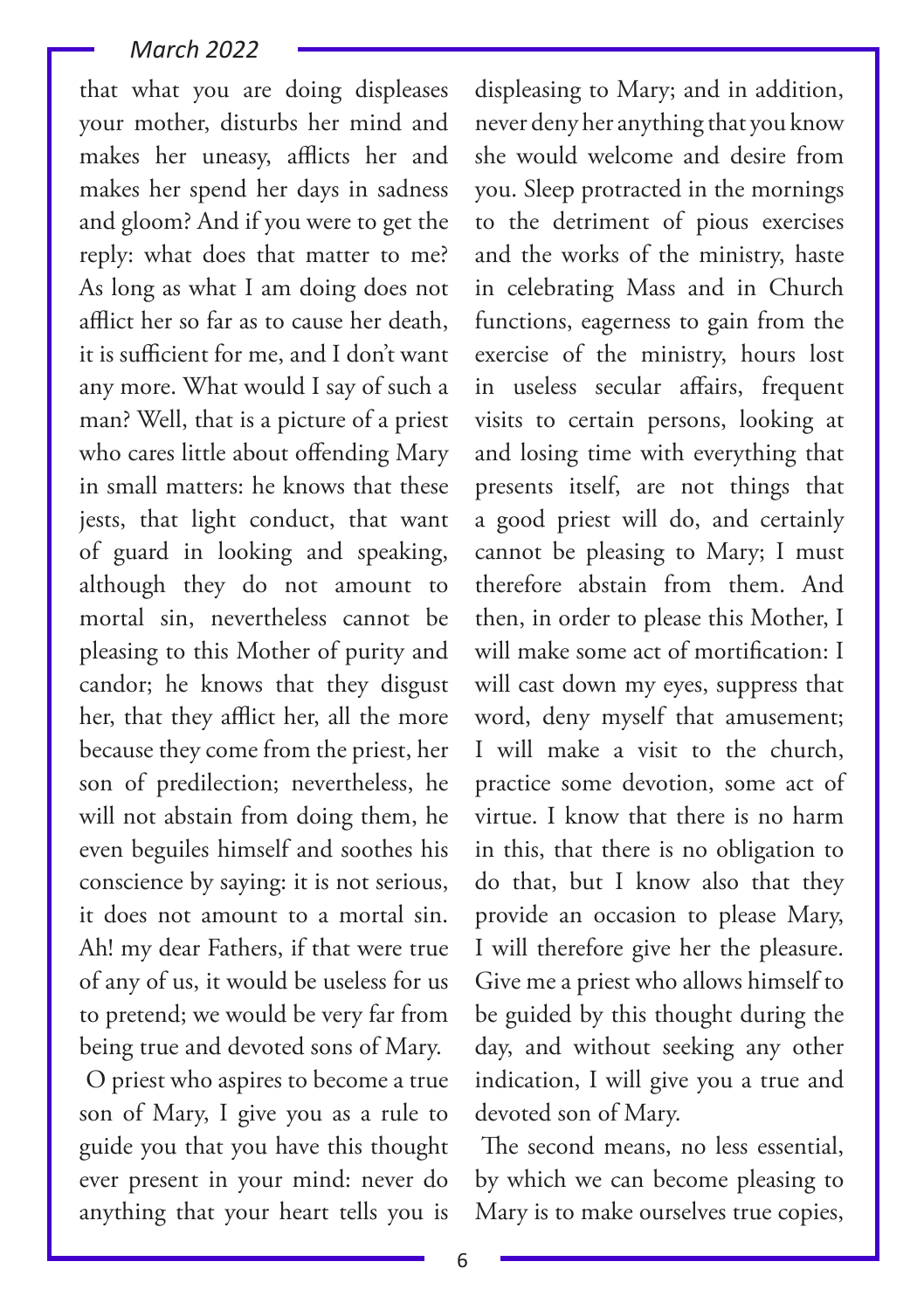true portraits of our great Exemplar, her Divine Son. Our Divine Redeemer on the Cross, with His Own lips, entrusted us to the care of the tender heart of His Blessed Mother. He left us to her to have instead of Himself,

and means He used; the eagerness, patience and charity with which He labored to attain His objects; she knew the standard, the regulations, the lessons and example that He left His priests to whom He gave the

to occupy His place in her heart, so that in looking after us, loving us, working for us, she regards us as holding the place of her Son. Mary, as was natural, knew to its depths the spirit and the Heart of her Divine Son: she held Him in her arms, she had the care of Him for thirty years, she was constantly present at His discourses during the three years of His public life, she was present

at the end when He hung on the Cross. All that, besides what she knew by other extraordinary means, rendered her conscious of the wishes and even identified her with the designs of her Divine son, for she saw His objects, His wishes, His desires, His designs; she knew the importance, the nature and the scope of His mission; the ways

O priest who aspires to become a true son of Mary, I give you as a rule to guide you that you have this thought ever present in your mind: never do anything that your heart tells you is displeasing to Mary; and in addition, never deny her anything that you know she would welcome and desire from you.

charge of continuing His mission. Bearing this in mind, I ask you how can you expect that Mary will be satisfied and content with a priest whom, having been left to her and put in her charge as another son, she sees different from, and out of tone and harmony with her Divine Son; different in his tendencies, discordant in his affections, in his ends and his mode of working? Fine consolation that

for a poor mother who having lost a respectful, obedient and affectionate Son, sees substituted another, indocile, cold, and disrespectful. Every look and every word of his would only serve to render more bitter the loss of the first, and more painful the exchange.

Who then among priests can be regarded as truly devoted sons of

7